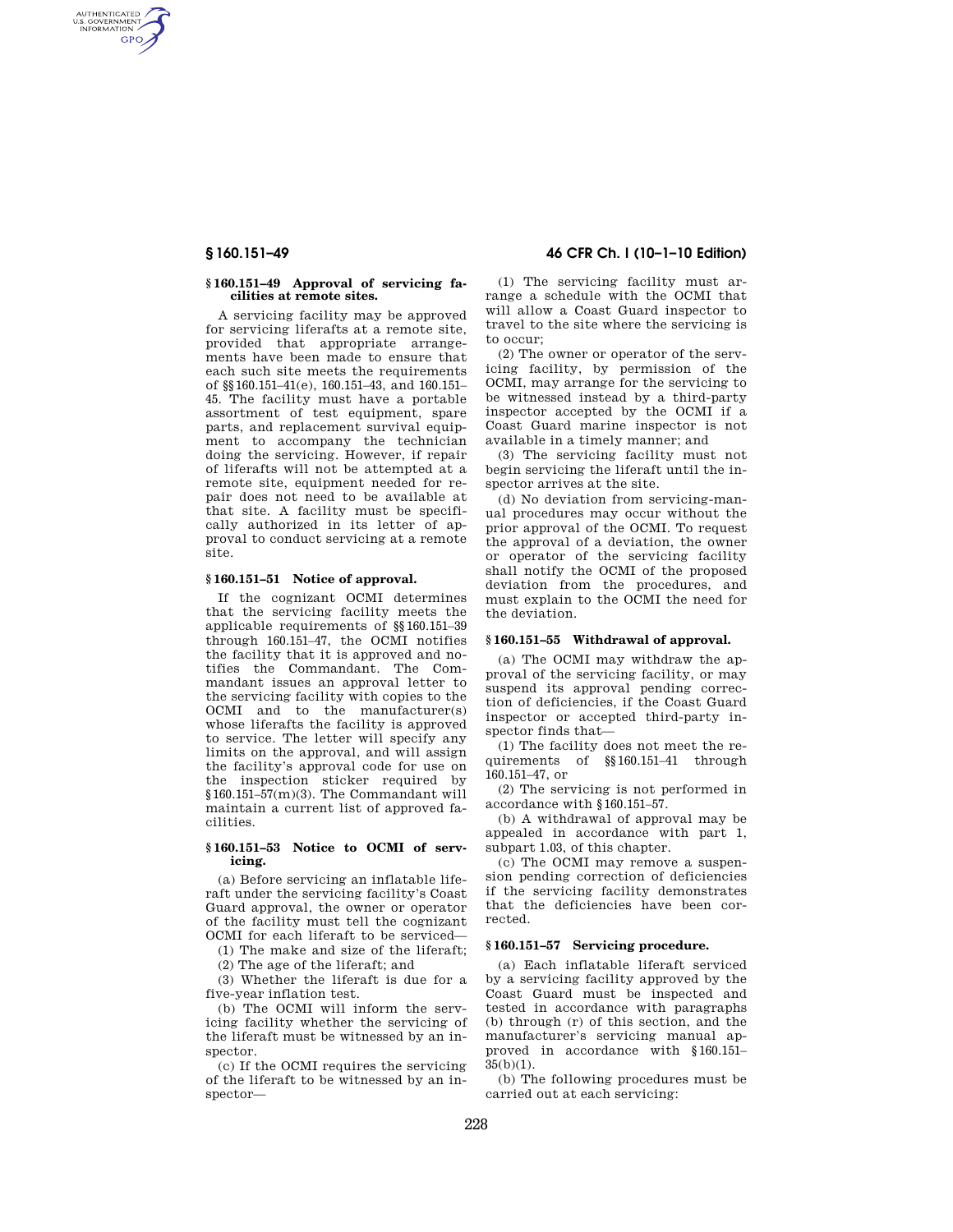## **Coast Guard, DHS § 160.151–57**

(1) The working-pressure leakage test described in IMO Resolution A.689(17), paragraph 2/5.1.5, must be conducted.

(2) Inflation hoses must be pressurized and checked for damage and leakage as part of the working-pressure leakage test, or in a separate test.

(3) An inflatable floor must be inflated until it is firm, and let stand for one hour. The inflatable floor must still be firm at the end of the hour.

(4) The seams connecting the floor to the buoyancy tube must be checked for slippage, rupture, and lifting of edges.

(5) Each item of survival equipment must be examined, and—

(i) Replaced if its expiration date has passed; and

(ii) Otherwise, repaired or replaced if it is damaged or unserviceable.

(6) Each battery must be replaced with a fresh one if—

(i) Its expiration date has passed;

(ii) It has no expiration date; or

(iii) It is to return to service in an item of survival equipment, but its measured voltage is less than its rated voltage.

(7) Each power cell for the top and inside canopy lights must be inspected and tested as prescribed in the servicing manual unless it is a battery serviced in accordance with paragraph (b)(6) of this section. Each cell that is tested and found satisfactory may be reinstalled. Each cell that is outdated, is not tested, or fails the test must be replaced.

(8) If the liferaft is equipped with an Emergency Position-Indicating Radio Beacon (EPIRB) or a Search and Rescue Transmitter (SART), the EPIRB or SART must be inspected and tested in accordance with the manufacturer's instructions. An EPIRB must be tested using the integrated test circuit and output indicator to determine whether it is operative. Each EPIRB or SART not operative must be repaired or replaced.

(9) The manual inflation-pump must be tested for proper operation.

(10) Each damaged, faded, or incorrect instruction label or identification label on the liferaft or its container must be replaced.

(11) Each liferaft must be examined to ensure that it is properly marked with retroreflective material. The arrangement of the retroreflective material must meet the requirements of IMO Resolution A.658(16). Damaged or missing retroreflective material must be replaced with Type I material approved under part 164, subpart 164.018, of this subchapter as complying with SOLAS.

(12) Each inflation cylinder must be weighed. If its weight loss exceeds five percent of the weight of the charge, it must be recharged.

(c) When an inflation cylinder is recharged for any reason, the following inflation-head components must be renewed:

(1) The poppet-pin assembly, if any.

(2) Each plastic or elastomeric seal, and each other part that deteriorates with age.

(d) Each recharged inflation cylinder must stand for at least two weeks and be checked for leakage by weighing before being installed in a liferaft. An alternative mechanical or chemical test for fast detection of leakage may be used if the servicing manual approved by the Commandant in accordance with §160.151–35(b)(1) provides for it.

(e) Each inflation cylinder that requires a hydrostatic test under 49 CFR 173.34 must be tested and marked in accordance with that section.

(f) At every second servicing of a davit-launched liferaft, the launchingload test in paragraph 2/5.2 of IMO Resolution A.689(17) must be conducted.

(g) At every fifth annual servicing, before the conduct of the tests and inspections required in paragraphs (b) through of this section, each liferaft must be removed from its container and, while still folded, inflated by the operation of its gas-inflation system.

(h) Each liferaft showing minor leaks during the gas inflation test conducted in accordance with paragraph (g) of this section, may be repaired.

(i) Each liferaft ten or more years past its date of manufacture must be condemned if it leaks extensively, or shows fabric damage other than minor porosity, during the gas inflation test conducted in accordance with paragraph (g) of this section.

(j) After the gas inflation test conducted in accordance with paragraph (g) of this section, the liferaft may be evacuated and refilled with air for the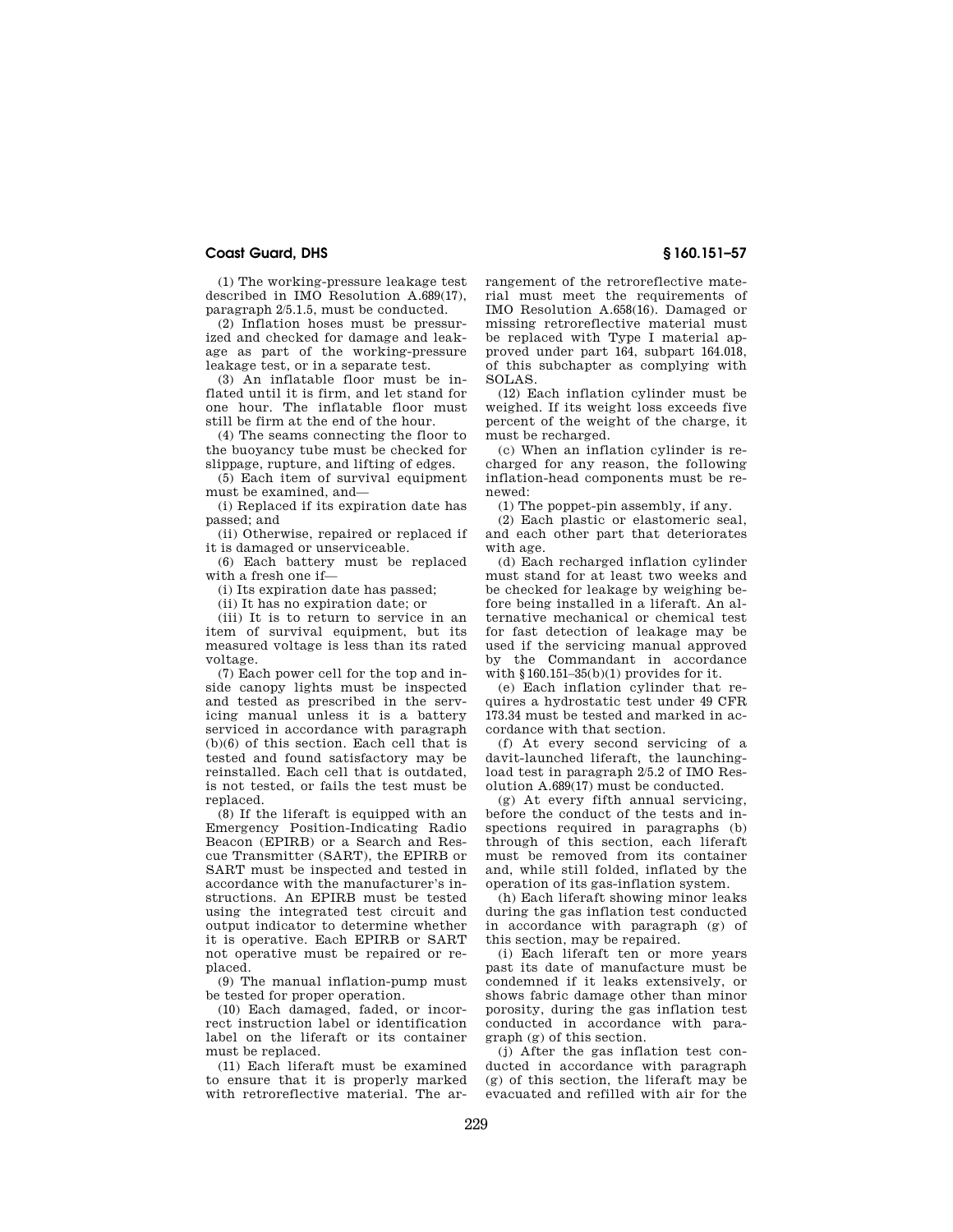tests in paragraphs (b) through (f) of this section.

(k) At each annual servicing of a liferaft ten or more years past its date of manufacture during which the gas-inflation test in paragraph (g) of this section is not conducted, a ''Necessary Additional Pressure'' (NAP) test must be conducted. Before the tests and inspections required in paragraphs (b) through (f) of this section are conducted, the NAP test must be completed, using the following procedure:

(1) Plug or otherwise disable the pressure-relief valves.

(2) Gradually raise the pressure to the lesser of 2 times the design working pressure, or that specified in the manufacturer's servicing manual as sufficient to impose a tensile load on the tube fabric of 20 percent of its minimum required tensile strength.

(3) After 5 minutes, there should be no seam slippage, cracking, other defects, or pressure drop greater than 5 percent. If cracking in the buoyancy tubes is audible, accompanied by pressure loss, condemn the liferaft. If it is not, reduce the pressure in all buoyancy chambers simultaneously by enabling the pressure-relief valves.

(l) At each annual servicing of a liferaft 10 or more years past its date of manufacture, the integrity of the seams connecting the floor to the buoyancy tube must be checked by the following procedure, or an equivalent procedure specified in the manufacturer's approved servicing manual:

(1) With the buoyancy tube supported a sufficient distance above the floor of the servicing facility to maintain clearance during the test, a person weighing not less than 75 kg (165 lb) shall walk or crawl around the entire perimeter of the floor of the liferaft.

(2) The seams connecting the floor to the buoyancy tube must then be inspected for slippage, rupture, and lifting of edges.

(m) The servicing facility must complete the following for each liferaft that passes these inspections and tests:

(1) Permanently mark the liferaft on its outside canopy, or on a servicingrecord panel on an interior portion of one of its buoyancy tubes near an entrance, with—

(i) The date of the servicing;

# **§ 160.151–57 46 CFR Ch. I (10–1–10 Edition)**

(ii) The identification and location of the servicing facility; and

(iii) If applicable, an indication that the special fifth-year servicing was performed.

(2) Permanently and legibly mark on the identification device provided in accordance with §160.151–17(c), or on the outside canopy of the liferaft, the name, if known, of the vessel on which the raft will be installed or the name, if known, of the vessel owner.

(3) Affix an inspection sticker to the liferaft container or valise. The sticker must be of a type that will remain legible for at least 2 years when exposed to a marine environment, and that cannot be removed without being destroyed. The sticker must be about 100 mm×150 mm (4 by 6 inches), with the last digit of the year of expiration superimposed over a background color that corresponds to the colors specified for the validation stickers for recreational-boat numbers in 33 CFR 174.15(c), and be marked with the Coast Guard identifying insignia in accordance with the requirements of 33 CFR 23.12. The sticker must also contain the following:

(i) The name of the manufacturer of the liferaft.

(ii) The year and month of expiration determined in accordance with paragraph (n) of this section.

(iii) Identification of the servicing facility, printed on the sticker or indicated on the sticker by punch using an approval code issued by the Commandant.

(n) The expiration date of the servicing sticker is 12 months after the date the liferaft was repacked, except that:

(1) For a new liferaft, the expiration date may be not more than two years after the date the liferaft was first packed, if—

(i) Dated survival equipment in the liferaft will not expire before the sticker expiration date; and

(ii) The liferaft will not be installed on a vessel certificated under SOLAS.

(2) For a liferaft stored indoors, under controlled temperatures (between  $0 \text{ °C}$  (32 °F) and  $45 \text{ °C}$  (113 °F)), for not more than 6 months from the date it was serviced or first packed, the expiration date may be extended up to